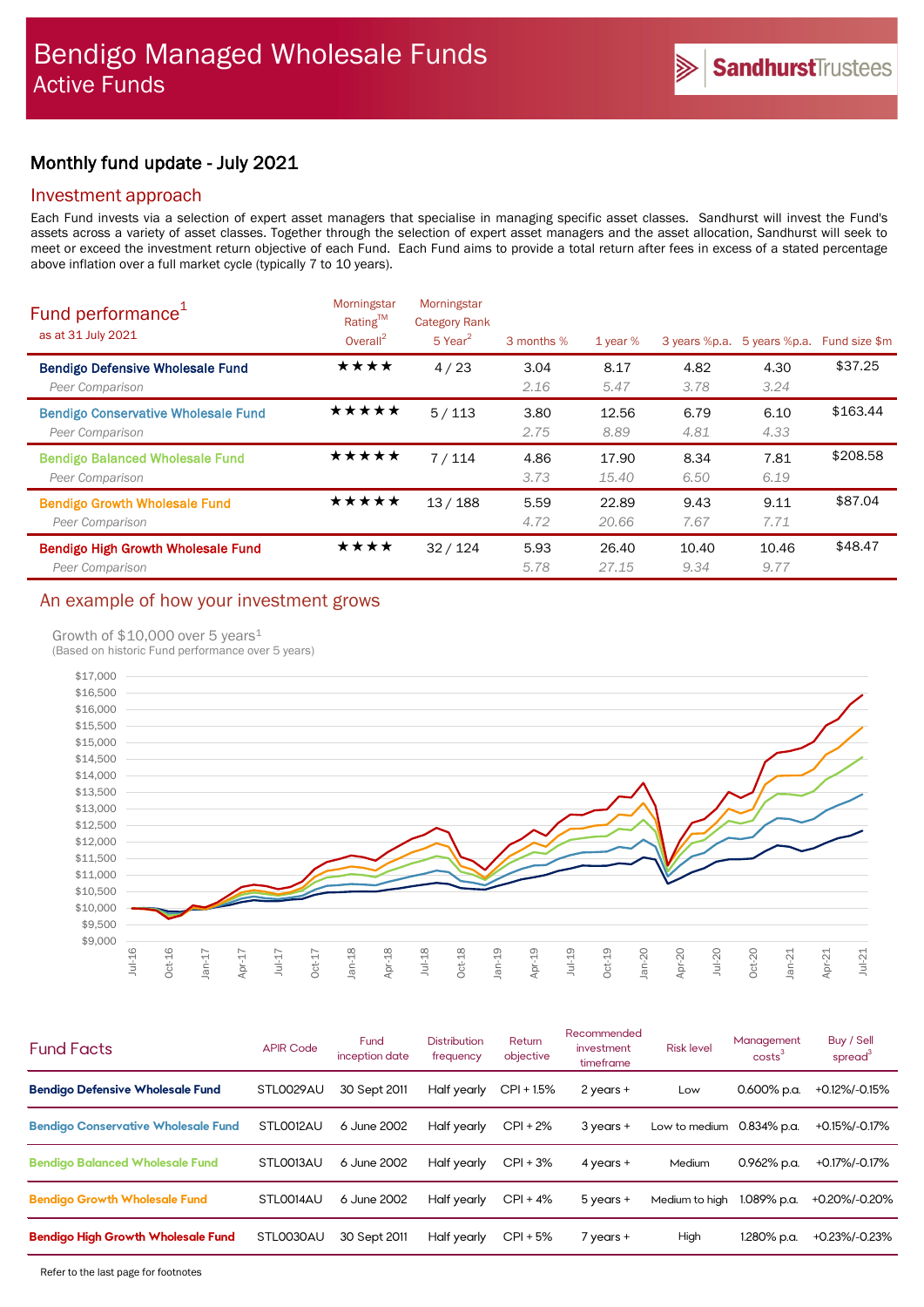# Asset allocation and the Unit prices of the Unit prices of Unit prices and Unit prices

### Bendigo Defensive Wholesale Fund



### Bendigo Conservative Wholesale Fund

|  | $\blacksquare$ Aust Sh | 15.6% |
|--|------------------------|-------|
|  | $\blacksquare$ Int Sh  | 11.6% |
|  | Int Sh (Hedged)        | 7.6%  |
|  | ■ Property & Infra     | 0.5%  |
|  | $\blacksquare$ Cash    | 22.2% |
|  | $\blacksquare$ Int FI  | 8.8%  |
|  | ■ Aust Fl              | 29.2% |
|  | Alternative            | 4.5%  |
|  |                        |       |

#### Bendigo Balanced Wholesale Fund



#### Bendigo Growth Wholesale Fund

|  | ■ Aust Sh                      | 30.8% |
|--|--------------------------------|-------|
|  | $\blacksquare$ Int Sh          | 22.5% |
|  | $\blacksquare$ Int Sh (Hedged) | 14.8% |
|  | Property & Infra               | 0.4%  |
|  | $\blacksquare$ Cash            | 16.2% |
|  | $\blacksquare$ Int FI          | 0.6%  |
|  | $\blacksquare$ Aust FI         | 9.8%  |
|  | <b>Alternative</b>             | 4.9%  |
|  |                                |       |

#### Bendigo High Growth Wholesale Fund

| ■ Aust Sh                      | 35.5% |
|--------------------------------|-------|
| $\blacksquare$ Int Sh          | 24.8% |
| $\blacksquare$ Int Sh (Hedged) | 19.8% |
| ■ Property & Infra             | 1.1%  |
| $\blacksquare$ Cash            | 16.9% |
| $\blacksquare$ Int FI          | 0.0%  |
| ■ Aust Fl                      | 0.0%  |
| ■ Alternative                  | 1.9%  |

| Unit prices<br>as at 31 July 2021          | Application<br>price | Withdrawal<br>price |
|--------------------------------------------|----------------------|---------------------|
| <b>Bendigo Defensive Wholesale Fund</b>    | \$1.09351            | \$1.09056           |
| <b>Bendigo Conservative Wholesale Fund</b> | \$1.08653            | \$1.08306           |
| <b>Bendigo Balanced Wholesale Fund</b>     | \$1.06187            | \$1.05826           |
| <b>Bendigo Growth Wholesale Fund</b>       | \$1.01502            | \$1.01097           |
| <b>Bendigo High Growth Wholesale Fund</b>  | \$1.44904            | \$1.44239           |

### Make the most of your investment

#### You need \$50,000 to start an investment in one of our Bendigo Managed Wholesale Funds

 $\blacktriangleright$  The power of compounding

Compounding can be a powerful tool in wealth creation. Reinvesting distributions can be one of the easiest and cheapest ways to increase your holdings over time. You're compounding your investment's growth by continually adding more units which, in turn, will generate distributions of their own.

#### Why not reinvest your half yearly distributions?

 $\blacktriangleright$  The benefits of making it regular

Making regular contributions to your investment can both grow your investment and smooth the effects of market highs and lows.

#### Why not add a Regular Savings Plan to your investment? You can establish one from as little as \$50 per month.

You can also use BPAY® to add to your investment at any time with as little as \$100. See your statement for your BPAY reference number.

® Registered to BPAY Pty Ltd ABN 69 079 137 518

### Do you have any questions?

For further information contact us on 1800 634 969 or visit www.sandhursttrustees.com.au